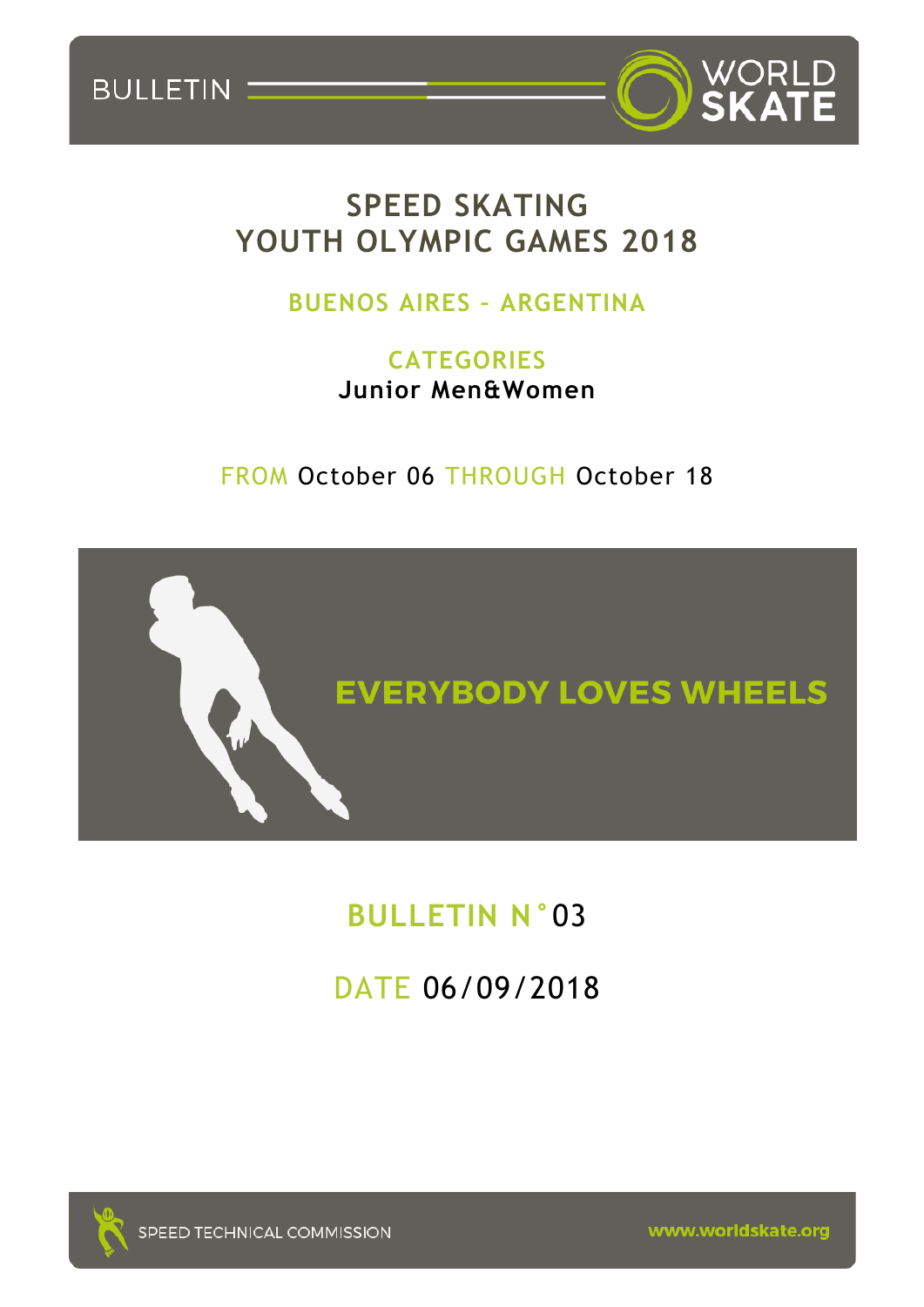#### Dear Presidents,

World Skate is very pleased to announce that according to an official communication received by the IOC on August  $16<sup>th</sup>$  concerning the increase in the number of our athletes attending the Youth Olympic Games, qualified **14** junior female athletes and the **14** junior male athletes that are qualified to attend the event to be held in October in Buenos Aires.

After the confirmation received but the relevant National Olympic Committees, please find below the official and final list of the Junior Athletes that will compete on the occasion of the upcoming Youth Olympic Games:

### **QUALIFIED ATHLETES**

### **JUNIOR LADIES:**

| Gabriela Rueda Rueda     | <b>COLOMBIA</b>       | 114 pt |
|--------------------------|-----------------------|--------|
| Honorine Barrault        | <b>FRANCE</b>         | 108 pt |
| Giorgia Valanzano        | <b>ITALY</b>          | 106 pt |
| Nerea Langa              | <b>ESPANA</b>         | 96 pt  |
| Ashly Marin Torres       | <b>CHILE</b>          | 89 pt  |
| Angelina Otto            | <b>GERMANY</b>        | 77 pt  |
| Marit Van Beijnum        | NETHERLANDS           | 71 pt  |
| Kuan-Chih Wang           | <b>CHINESE TAIPEI</b> | 71 pt  |
| Andrea Lokvencova        | <b>CZECH REPUBLIC</b> | 67 pt  |
| Maria Arias Armijos      | <b>ECUADOR</b>        | 65 pt  |
| Fernanda Illanes Cabrera | ARGENTINA             | 50 pt  |
| Carolina Ferreira        | <b>PORTUGAL</b>       | 49 pt  |
| Ptjira Srisathitha       | <b>THAILAND</b>       | 46 pt  |
| Giselle Stodgale         | <b>AUSTRALIA</b>      | 44 pt  |

### **JUNIOR MEN**

| Jhonny Angulo            | <b>COLOMBIA</b>       | $103$ pt |
|--------------------------|-----------------------|----------|
| Ewen Foussadier          | <b>FRANCE</b>         | 103 pt   |
| Merijn Scheperkamp       | NETHERLANDS           | 95 pt    |
| Vincenzo Maiorca         | <b>ITALY</b>          | 94 pt    |
| Nahuel Schelling Quevedo | ARGENTINA             | 81 pt    |
| Jonjing Cheon            | <b>KOREA</b>          | 79 pt    |
| Ivan Galar               | <b>ESPANA</b>         | 78 pt    |
| Thao Chen                | <b>CHINA</b>          | 67 pt    |
| Chia-wei Chang           | <b>CHINESE TAIPEI</b> | $64$ pt  |